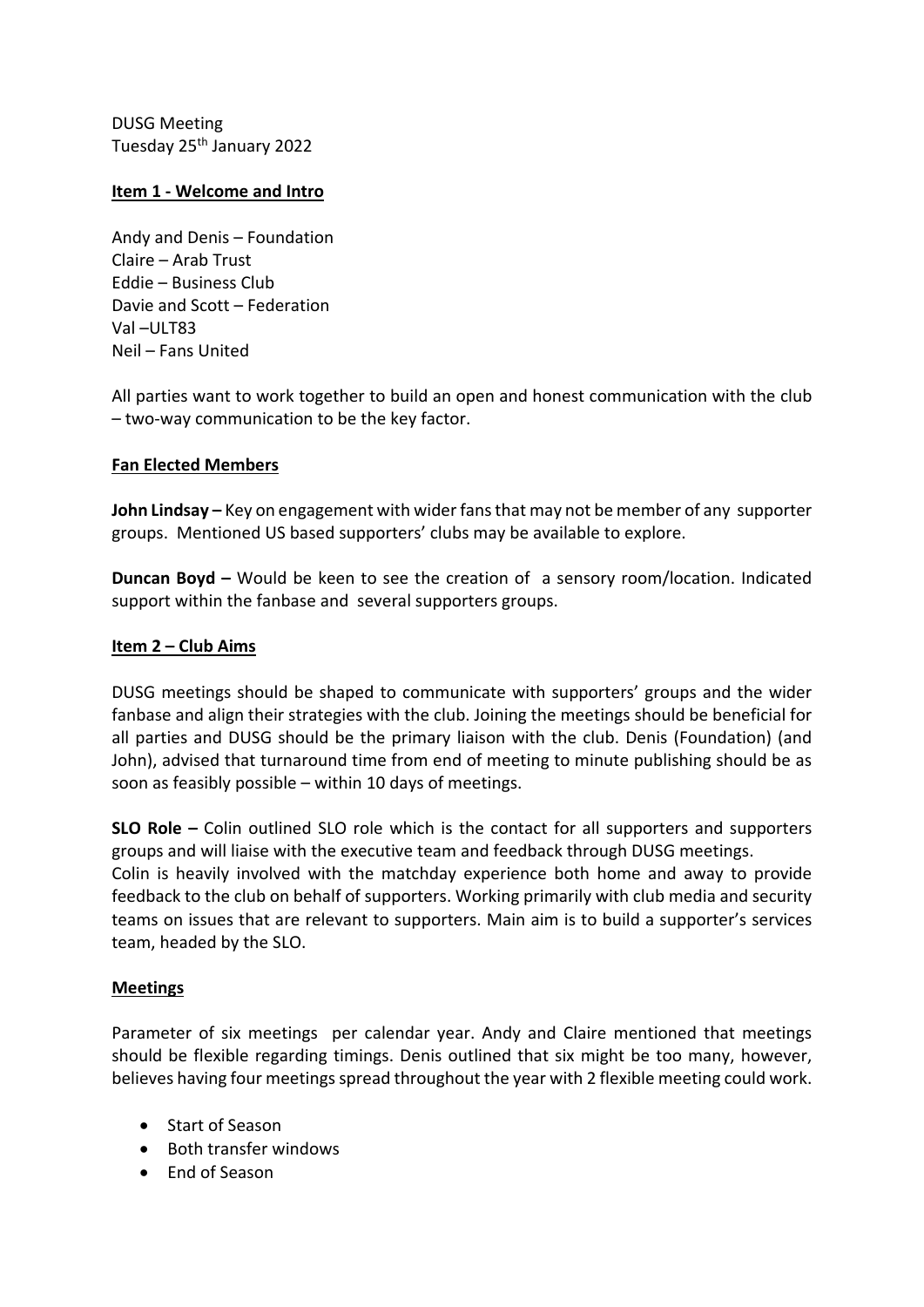• 2x flexible

John would like to hear from several of the club`s Executive Team members at DUSG meetings over the year. Claire wishes future meetings discuss season ticket prices are outlined by the club, all other DUSG reps outlined they are keen for this.

Eddie would like to have clarity on what matters the club are seeking DUSG feedback on. This was viewed as assisting the members on agreeing timescales for future meetings.

Published timelines of key events for DUSG reps was highlighted by John who suggested this would help with meeting planning. General consensus was that six meetings per year was best, with some flexibility regarding the potential for date changes.

Denis also highlighted that unscheduled meetings could be requested, if necessary, by the Club or DUSG members.

# **Third Kit Launch**

Denis mentioned 400-piece limited edition shirt and that pre-orders could have been taken and the DUSG never had any input in decision making.

Neil asked what drove the 400 number for limited edition third kit – also mentioned the cost and finance of the sales.

Feedback could have been given by SG's to influence the sales quantity.

Colin highlighted Stuart Bootland was keen for feedback from DUSG groups about club products. Colin will follow up with the club and feedback.

Davie was also keen on having dialogue in between meetings – especially in relation to feedback on decisions made by the Club.

## **Best Practice**

Outlined that club and executives want to be challenged but meetings need to be and respectful. Most members agreed it is not necessary to implement a Code of Conduct for meetings - as all members are represent their members and conduct themselves in a professional manner and are willing to work together. Robust views about the club should still be encouraged/ allowed but directed abuse at individuals from DUSG reps/ members should be taken seriously. Representatives should have standards set by their groups.

John outlined that issues between DUSG's should be brought up in the meeting and discussed and dealt with professionally. SLO indicated the Clubs intention for DUSG meeting to be face to face at Tannadice ( including a Zoom link) going forward.

## **Questions and Take Away Points**

**Duncan –** wants an open dialogue with the club and DUSG reps/ members. Wants supporters to feel valued by having their input and gaining responses from fans.

**John –** Building knowledge of the DUSG meetings between the wider fan base. FAQ page on the website would reduce workload of fan group reps.